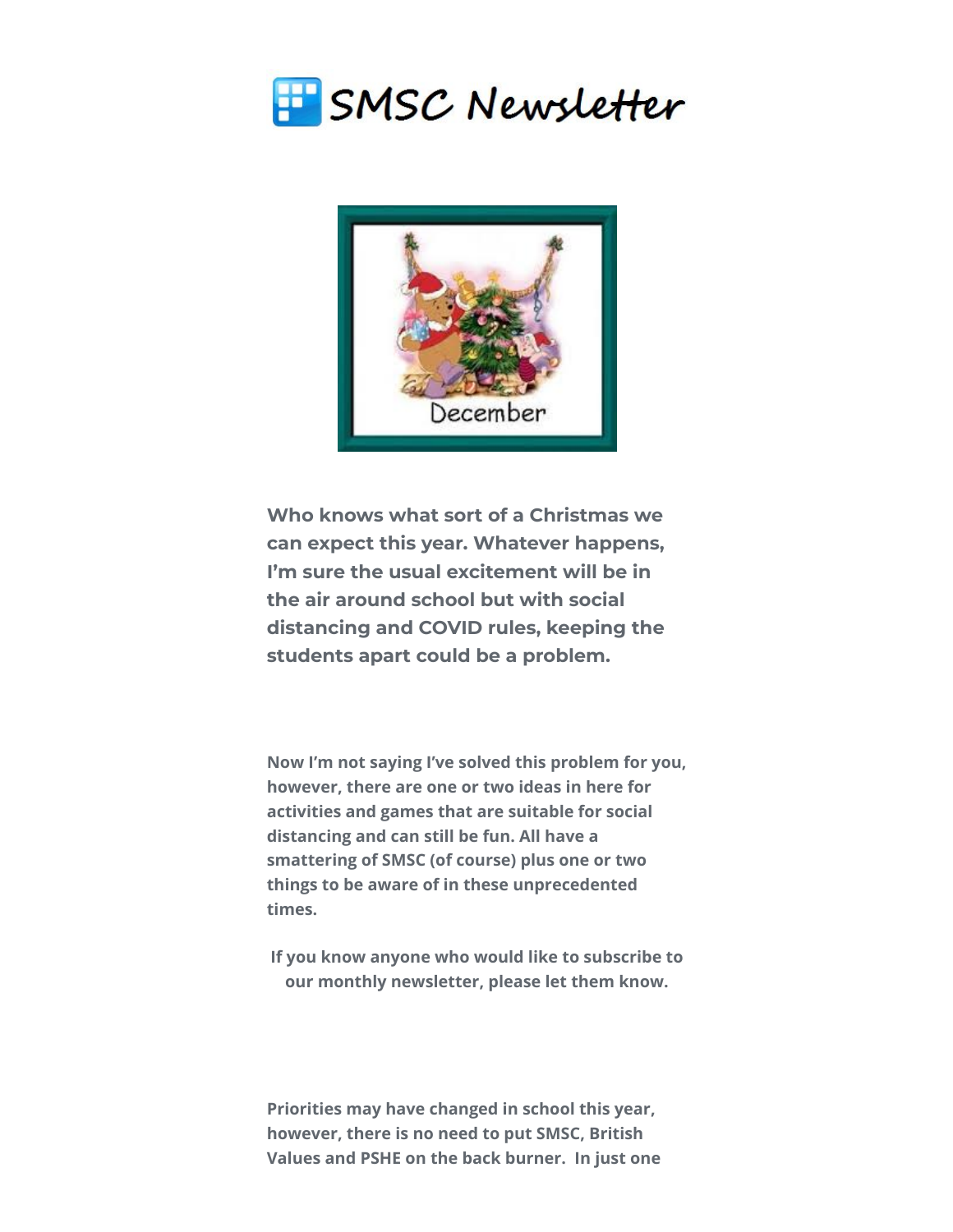**minute they can be added to GridMaker to provide a bank of evidence of all the wonderful and innovative ways teachers weave SMSC, British Values and PSHE into the lessons.** 



**Our Newsletter [Grid](https://smscgridmaker.createsend1.com/t/j-l-aiihhlt-l-y/) has activities added in Newsletters but you may want to add something in that you've taught this month - have a go.**





# **Primary**



**Reindeer Games**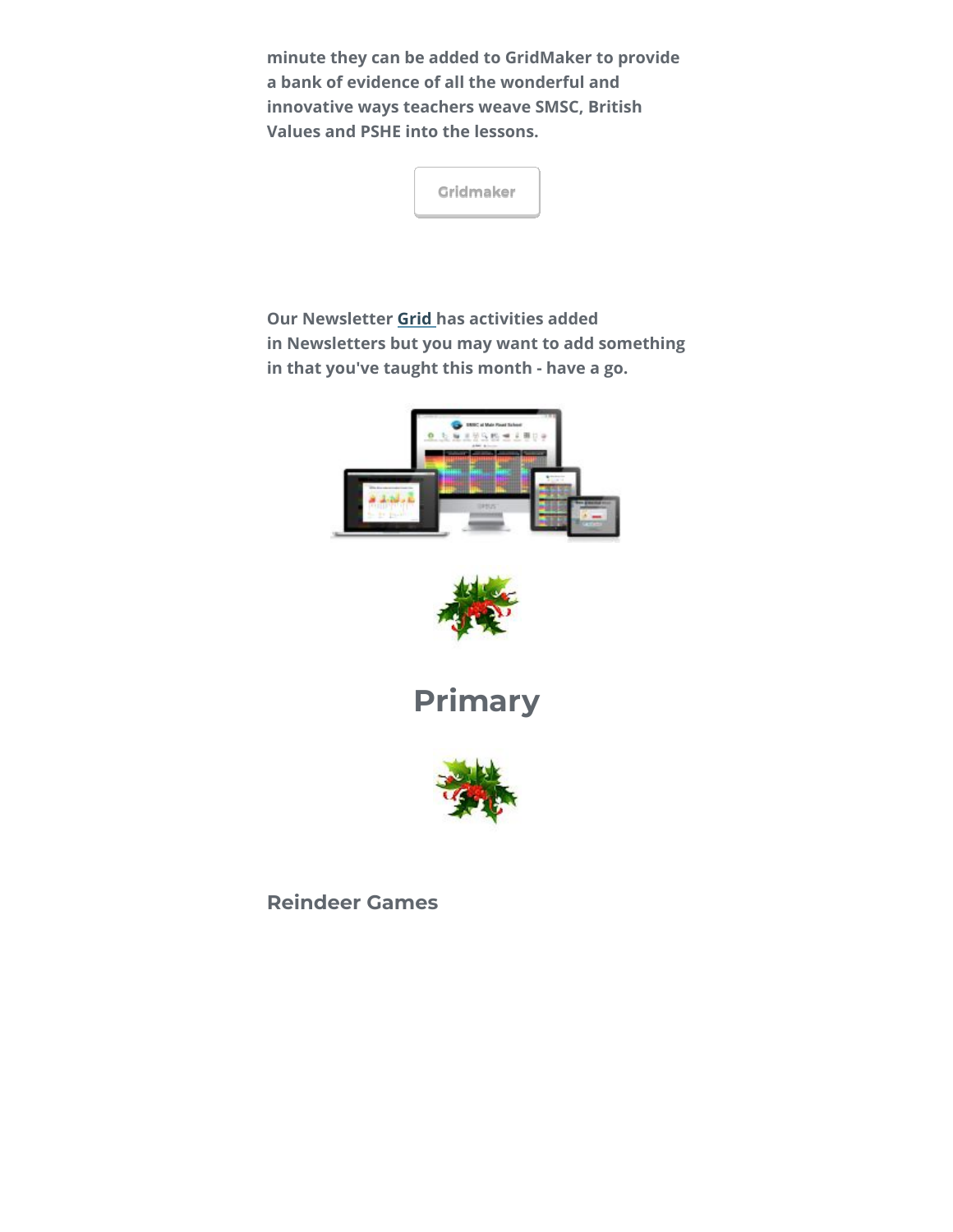

**This is a lovely idea to keep a classroom focused on school in December - just put in your email address, your name and it's yours for the taking.**

**[https://www.secondstorywindow.net/reindeer](https://smscgridmaker.createsend1.com/t/j-l-aiihhlt-l-t/)games-holiday-classroom-management-freebie**

*Recognising the things people and communities share in common, Investigating moral and ethical issues and appreciating others' viewpoints, Understanding the consequences of their behaviour and actions, Experiencing enjoyment and fascination in learning, Using imagination and creativity in learning, Mutual respect and tolerance.*

#### **Guess!**

**This is another really good idea to keep the younger ones focused - the link for the PDF with blank and written cards to play WHO AM I is towards the bottom of the page.**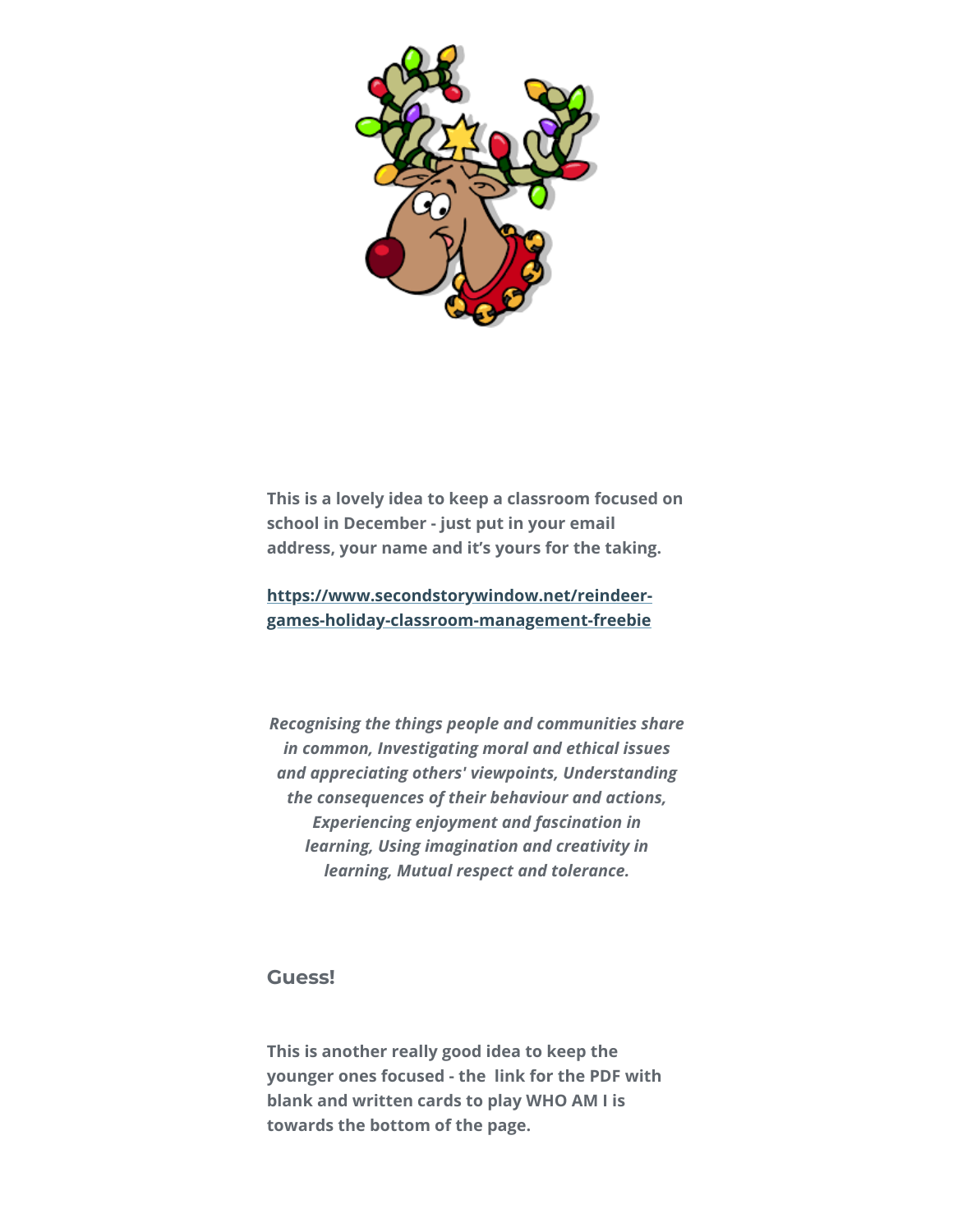**https://www.theboldabode.com/wp[content/uploads/2014/05/christmas-game-who-am](https://smscgridmaker.createsend1.com/t/j-l-aiihhlt-l-i/)i-1.pdf**



Using a range of social skills in different *contexts, Volunteering, cooperating with others and* resolving conflicts, Experiencing enjoyment and *fascination in learning, Using imagination and creativity in learning, Mutual respect and tolerance.*

#### **Ho. Ho. Ho.**

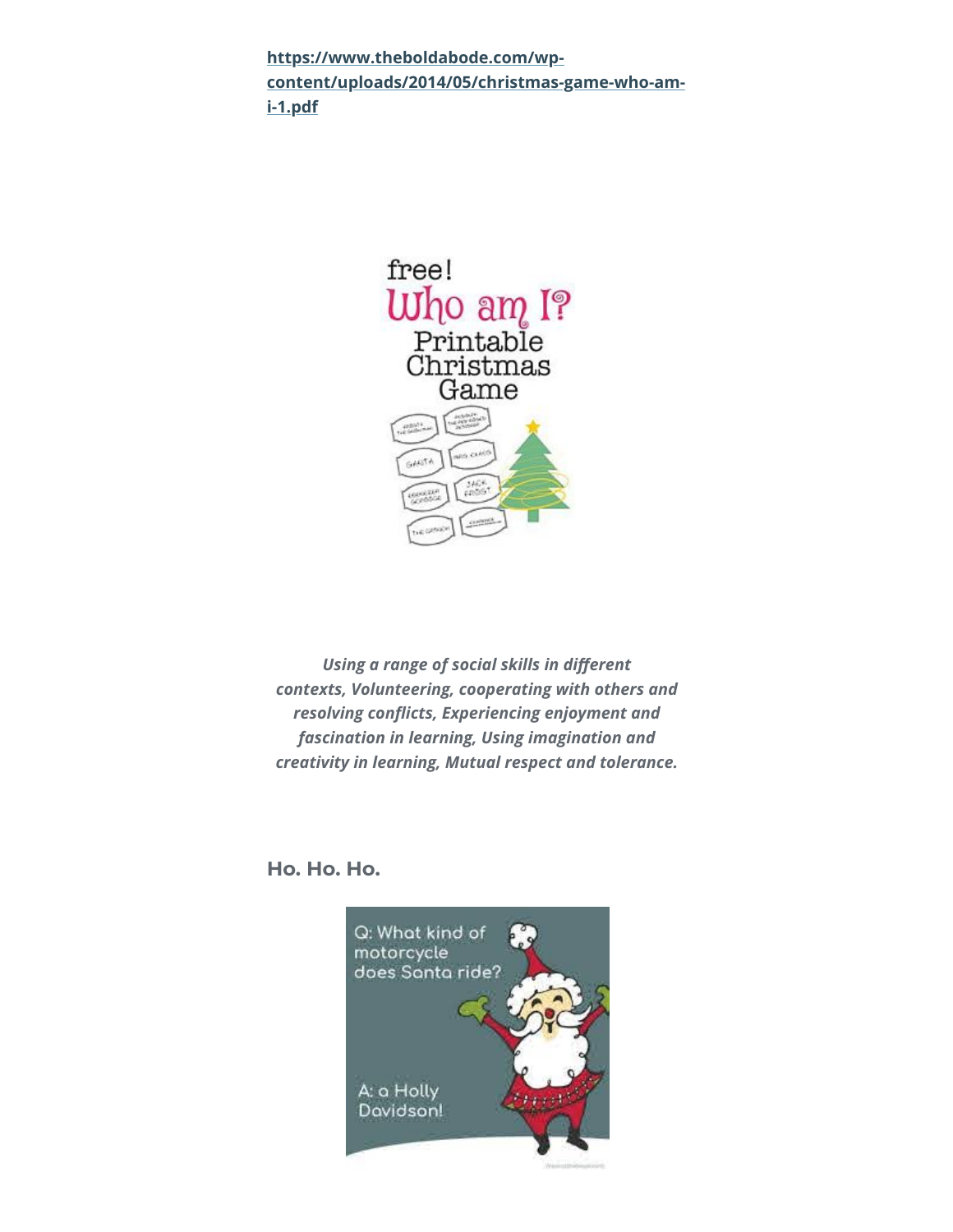**Who doesn't love a good old fashioned Christmas joke - whilst we might groan, it will amuse the younger ones and maybe even prompt them to make up their own.**

**https://happyhomefairy.com/wp[content/uploads/2018/12/CHRISTMAS-JOKES-2.pdf](https://smscgridmaker.createsend1.com/t/j-l-aiihhlt-l-d/)**

**[https://www.fathermag.com/christmas-jokes-for](https://smscgridmaker.createsend1.com/t/j-l-aiihhlt-l-h/)kids**

**Using a range of social skills in different** *contexts, Volunteering, cooperating with others and* resolving conflicts, Experiencing enjoyment and *fascination in learning, Using imagination and creativity in learning.*



# **Secondary**



#### **Escape Room**

**These free printable escape games cost nothing and could provide a challenge to older students.**

**[https://mamateaches.com/digital-escape-rooms](https://smscgridmaker.createsend1.com/t/j-l-aiihhlt-l-k/)**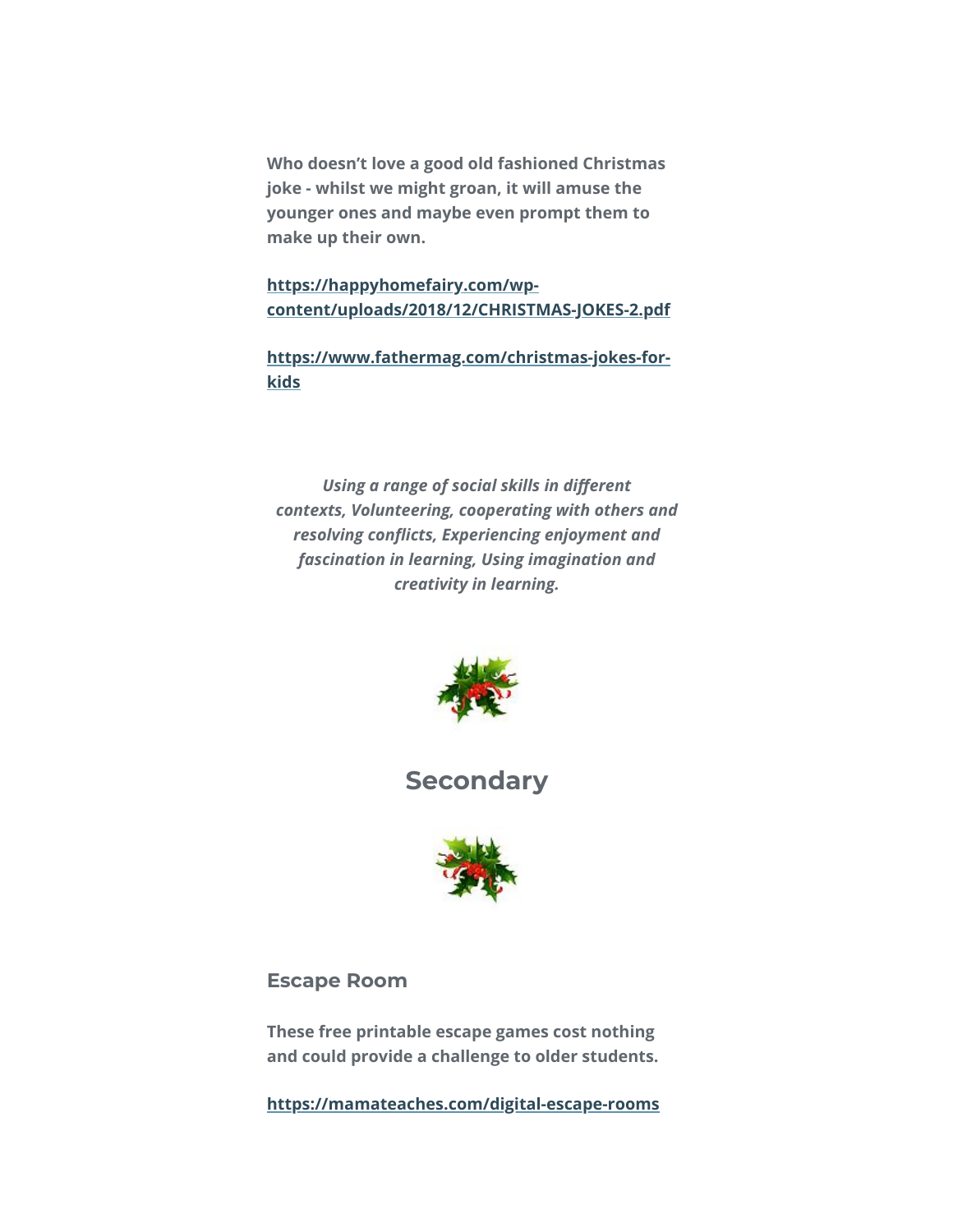

*Investigating moral and ethical issues and appreciating others' viewpoints, Using a range of* social skills in different contexts, Understanding the *consequences of their behaviour and actions, Volunteering, cooperating with others and* resolving conflicts, Experiencing enjoyment and *fascination in learning, Using imagination and creativity in learning, Mutual respect and tolerance.*

## **Self-Evaluation Innovation**



**Take iAbacus on a 30 day free [trial.](https://smscgridmaker.createsend1.com/t/j-l-aiihhlt-l-u/)** 

**Take a look at this [article,](https://smscgridmaker.createsend1.com/t/j-l-aiihhlt-l-o/) written by John Pearce about his take on preparing Middle Leaders to** speak confidently about curriculum intent and **implementation during an Ofsted inspection.**

**Explore the website while you're there - it has everything you need to know about iAbacus but if you'd like a one to one webinar, [click here](https://smscgridmaker.createsend1.com/t/j-l-aiihhlt-l-b/)**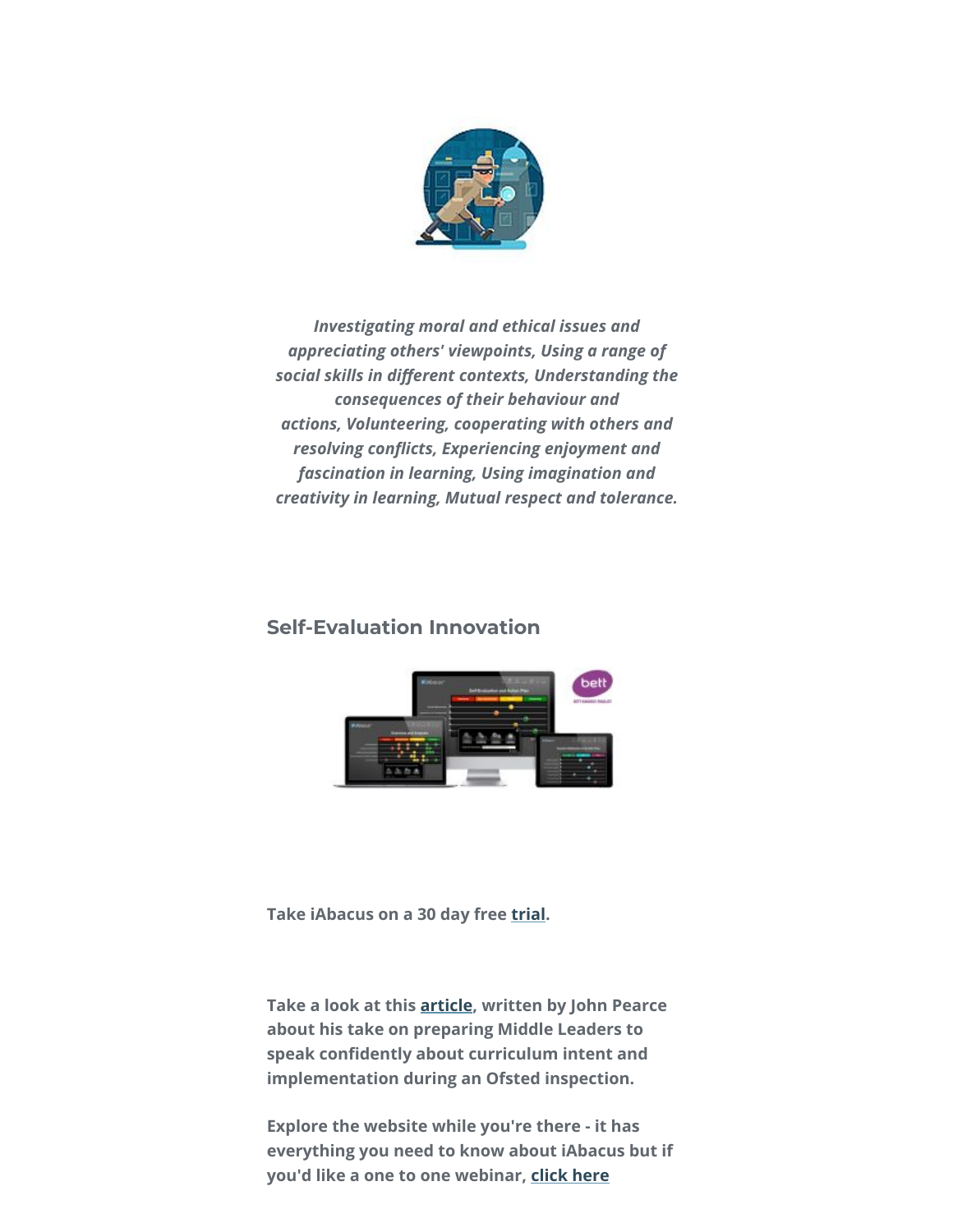**iAbacus** 

### **Question One!**

**I can't believe how many quizzes are on this website. There are so many you could take some from several quizzes to construct your own. Love it!**

#### **[https://www.challengethebrain.com](https://smscgridmaker.createsend1.com/t/j-l-aiihhlt-l-p/)**



Using a range of social skills in different *contexts, Volunteering, cooperating with others and* resolving conflicts, Experiencing enjoyment and *fascination in learning, Using imagination and creativity in learning, Mutual respect and tolerance.*

**Murder Mystery**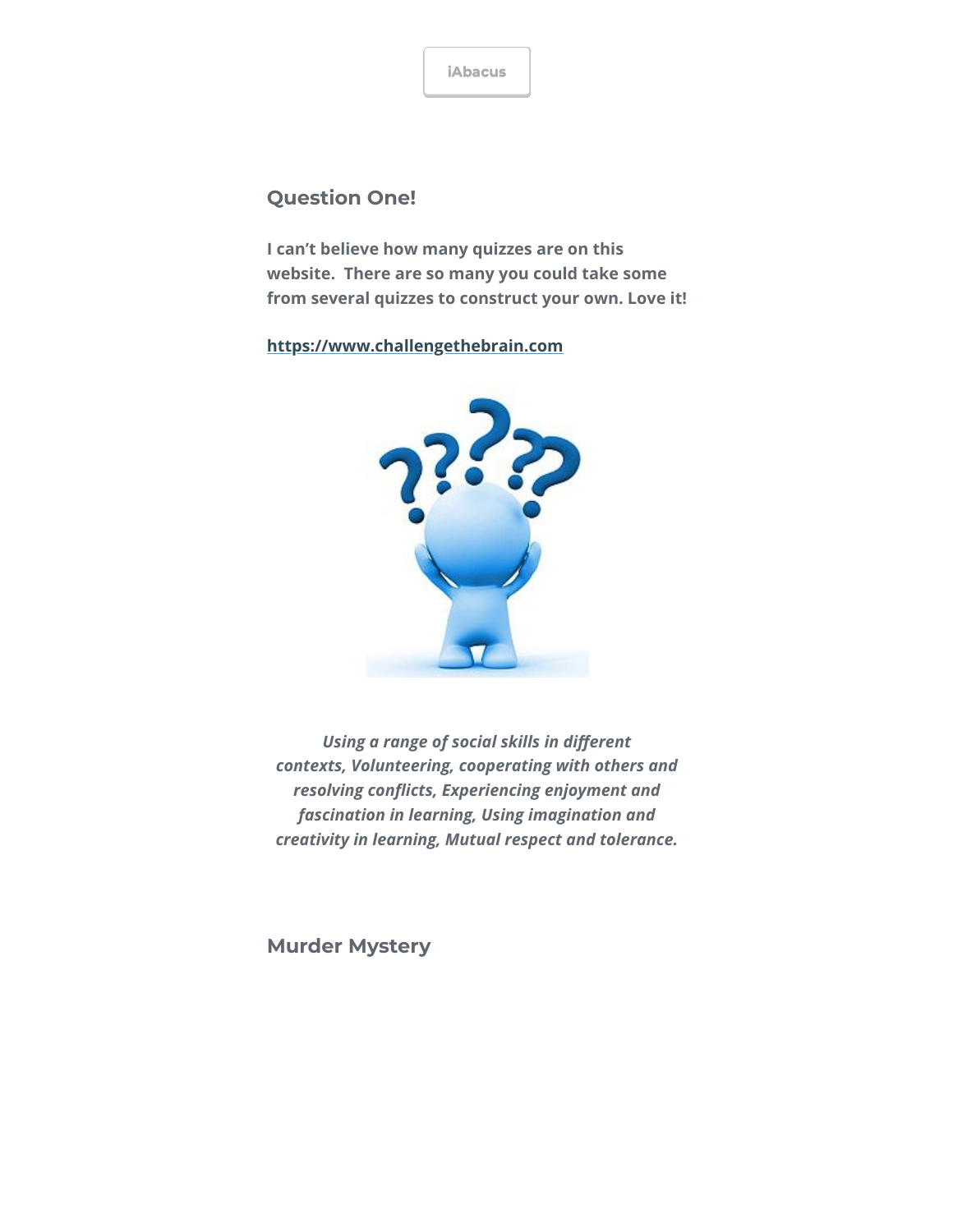

**This Murder Mystery game has everything you need to get your students into character to find out who dunnit!**

**[https://www.bbcgoodfood.com/howto/guide/murd](https://smscgridmaker.createsend1.com/t/j-l-aiihhlt-l-x/) er-mystery-game-murder-menu**

*Investigating moral and ethical issues and appreciating others' viewpoints, Using a range of* social skills in different contexts, Understanding the *consequences of their behaviour and actions, Volunteering, cooperating with others and* resolving conflicts, Experiencing enjoyment and *fascination in learning, Using imagination and creativity in learning, Mutual respect and tolerance.*

## **Safe Social Media**

**Lockdowns and restrictions must have been hard on students and of course, their use of social media will have increased if they can't talk face to face. Here are some safe social media sites to use and recommend.**

**[https://www.internetmatters.org/resources/social](https://smscgridmaker.createsend1.com/t/j-l-aiihhlt-l-m/)media-networks-made-for-kids**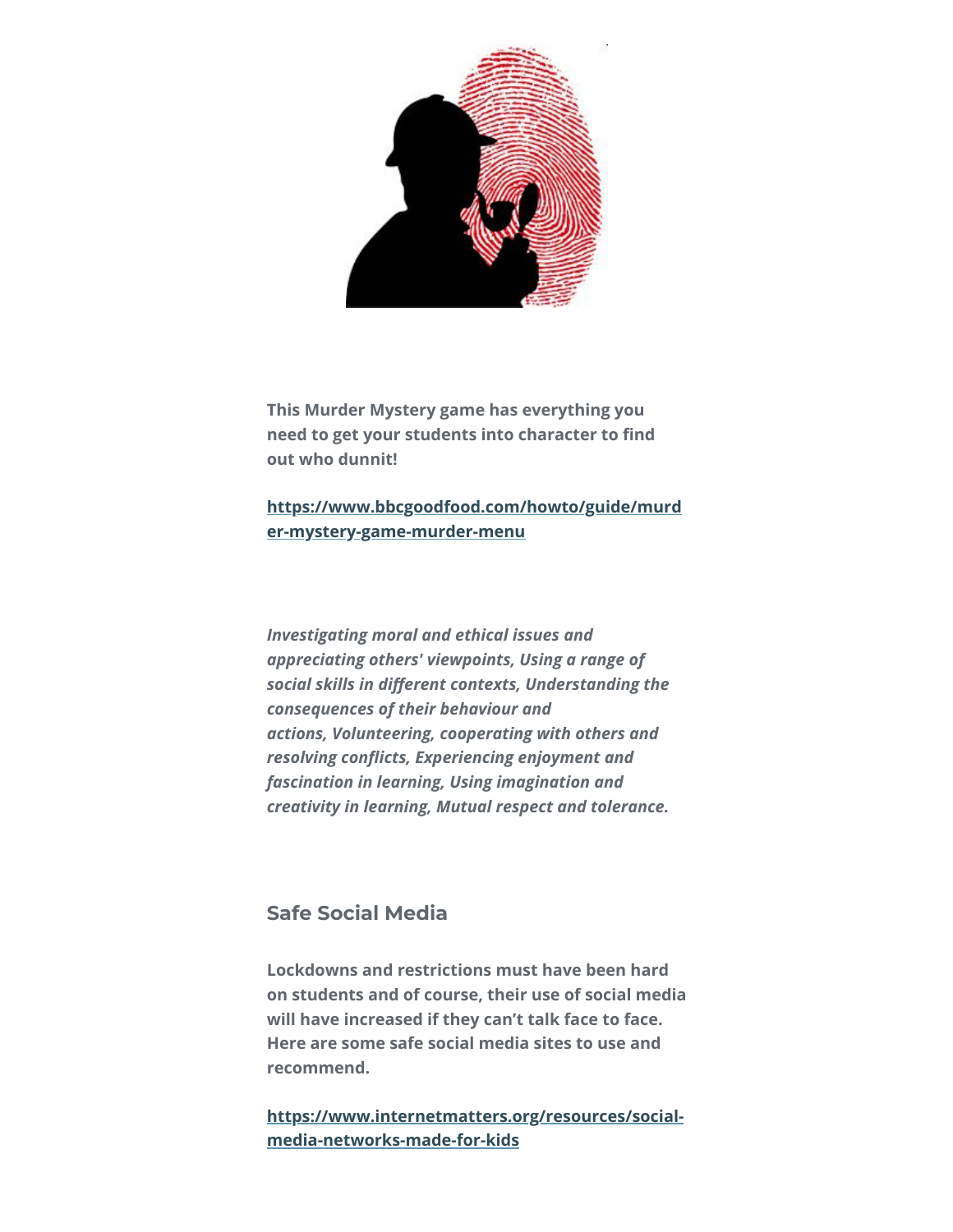

Using a range of social skills in different *contexts, Volunteering, cooperating with others and* resolving conflicts, Mutual respect and tolerance, *Mental Wellbeing, Internet Safety & Harms.*

## **Lonely this Christmas**



**Loneliness**

**It seems a bit weird talking about loneliness at Christmas but hey - it's been a weird year! The**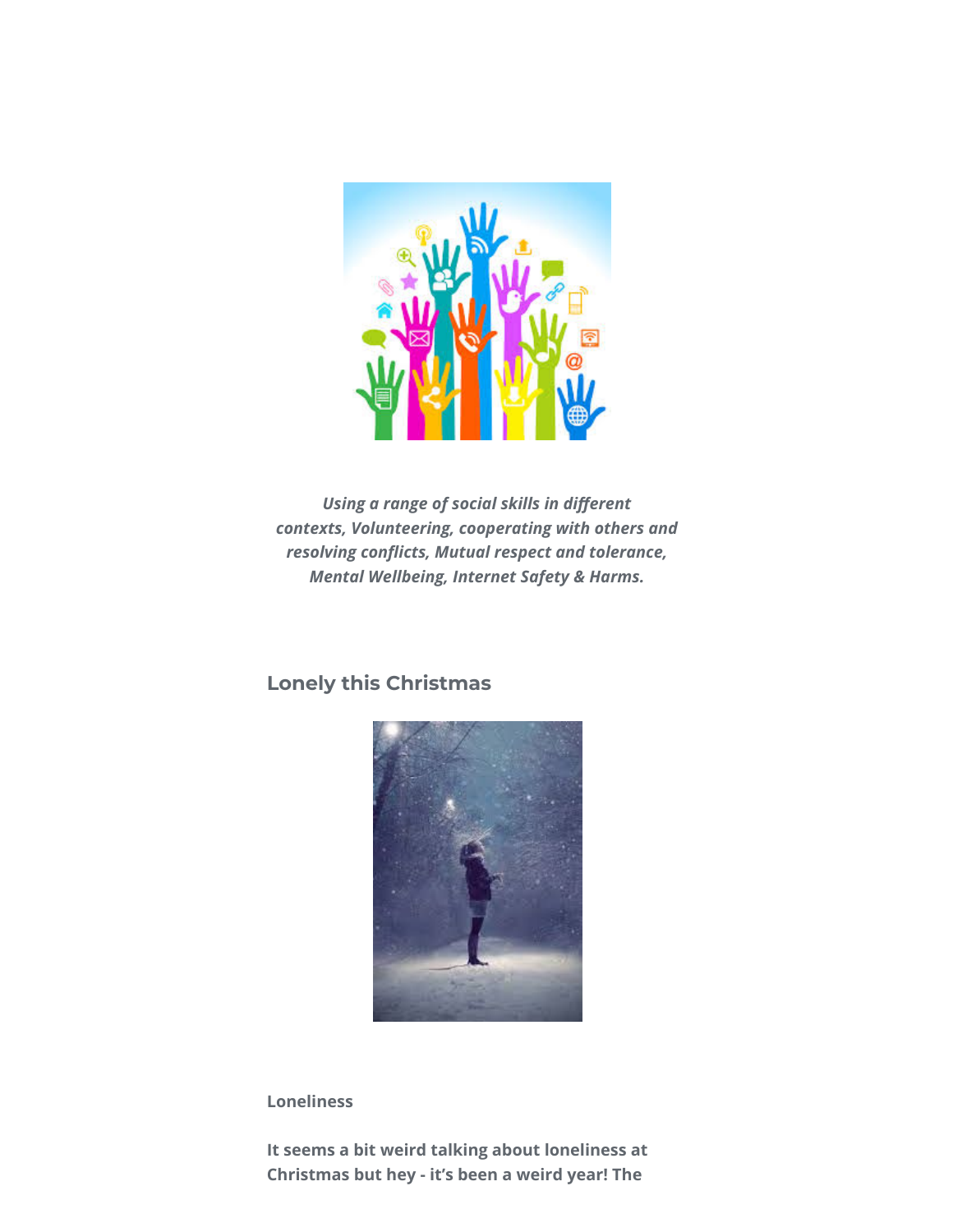**introduction to this article says - loneliness doesn't just crop up when you're alone. I explored the website a bit - check out the 32 mouthwatering recipes for Brussels Sprouts (I'm not kidding)!**

#### **[https://www.self.com/story/pandemic-lonliness](https://smscgridmaker.createsend1.com/t/j-l-aiihhlt-l-c/)**

*Recognising the things people and communities share in common, Understanding different cultures essential for life in modern Britain, Engaging with British values and contributing to life in modern Britain, Investigating moral and ethical issues and* **appreciating others' viewpoints, Reflecting on** experiences, Respecting different people's faiths, *feelings and values,* 

**And finally..** 

**When I was young, my mother and I would watch old lms on Sunday afternoons and she nurtured the love I have for cinema and all those wonderful stars that graced the silver screen.**

**Christmas is upon us and as already stated, it's** going to be very different. We have been in touch **with many of you before and after lockdown and my colleagues and I know just how hard this year** has been for staff in schools.

**So I'm leaving you with this, sung by one of my favourites, Judy Garland. The lyrics could not be a more appropriate sentiment for enjoying the Christmas we will have and hope for the future.**

**Merry Christmas and a Happy and Healthy New Year**

**[https://www.youtube.com/watch?](https://smscgridmaker.createsend1.com/t/j-l-aiihhlt-l-q/) v=MKG5X0QMSWA**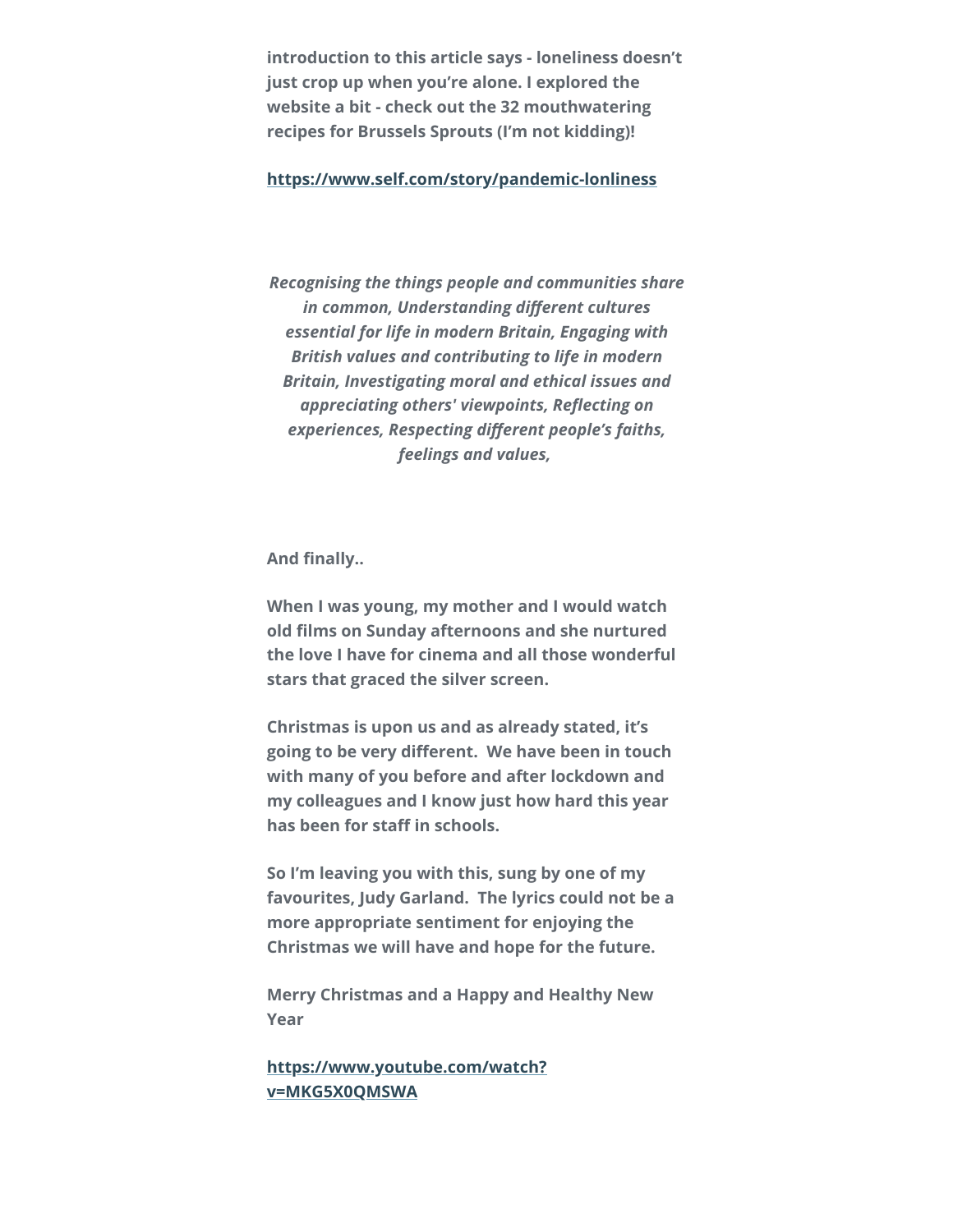

**Have yourself a merry little Christmas Let your heart be light Next year all our troubles will be out of sight**

**Have yourself a merry little Christmas Make the yule tide gay Next year all our troubles will be miles away**

**Once again as in olden days Happy golden days of yore Faithful friends who were near to us Will be dear to us once more**

**Someday soon, we all will be together If the fates allow Until then, we'll have to muddle through somehow So have yourself a merry little Christmas now**

**Bye for now**

**Tricia Cadman - T: 0115 942 8912 E: [tricia@opeus.org](mailto:tricia@opeus.org)**

**Technical Support**

**Diane T: 0115 942 8913 E: [diane@opeus.org](mailto:diane@opeus.org)**

**Nick: T: 0115 942 8911 E: [nick@opeus.org](mailto:nick@opeus.org)**

**iAbacus**

**Dan: T: 0115 942 8914 E: [dan@opeus.org](mailto:dan@opeus.org)**

**\*Previous editions of our Newsletter can be found on our [website](https://smscgridmaker.createsend1.com/t/j-l-aiihhlt-l-a/)**